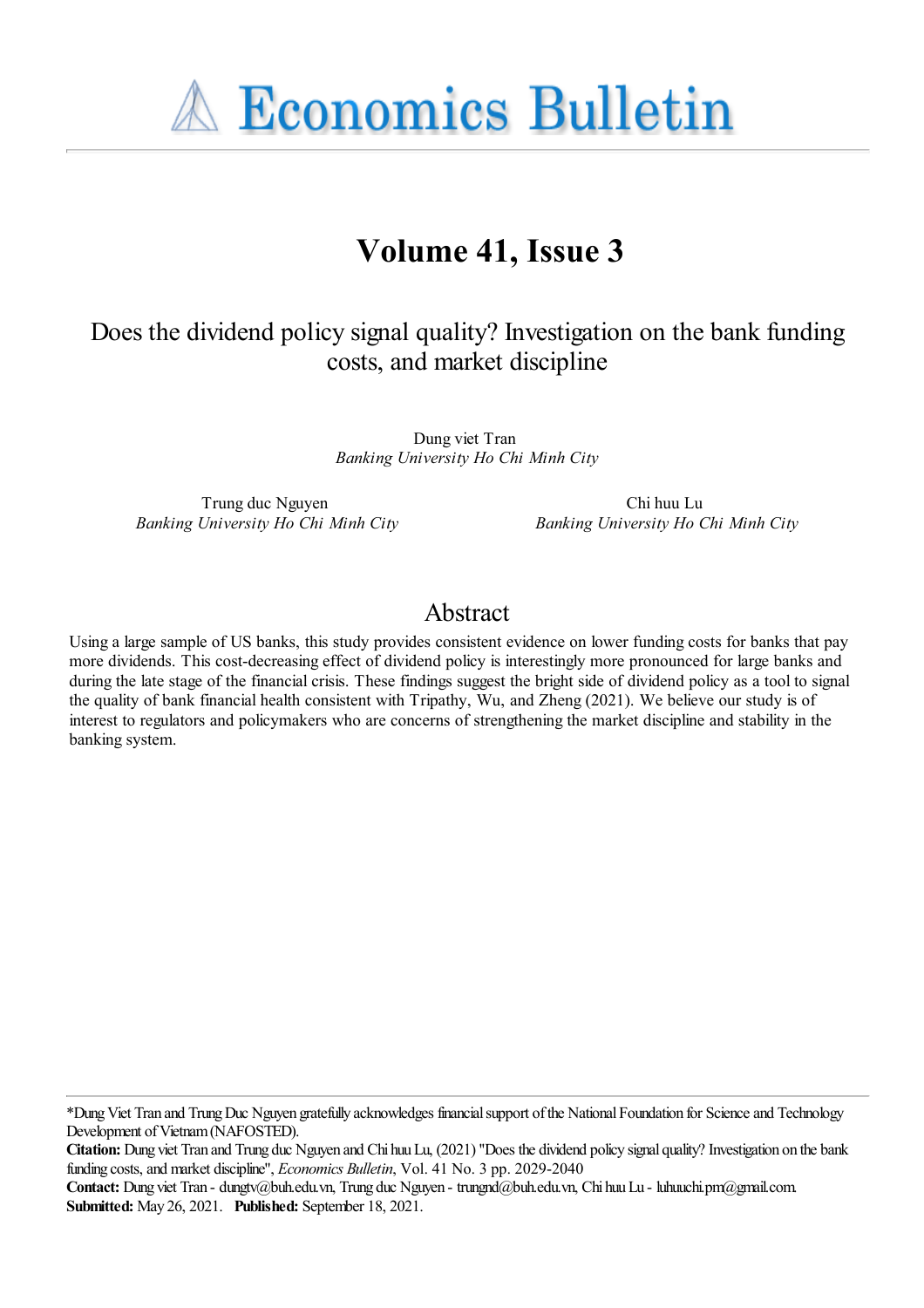#### **1. Introduction**

Recent decades witness the fast-changing in banking sector when banks are increasingly moving toward non-traditional banking activities, generally considered more complex and riskier. This in turn challenges understaffed regulators with their limited supervisory tools to accurately and timely monitor and control banks (Bliss and Flannery (2002), Tran, Hassan, and Houston (2019)). That is why regulators are drawn to the idea of harnessing the join forces from the private sectors. Meyer (1999) highlights that market discipline from outsiders is considered as a complement tools to the traditional regulatory discipline and will bring many benefits while regulators' resources (including human and knowledge) are restricted.

 Under a market-based perspective, creditors ask for higher premium when perceiving a higher bank risk-taking profile. By punishing excessive risks via demanding higher yield *and/or* requesting for the funds back, they could force banks' discretionary behaviors back toward the acceptable level of risks. That ultimately contributes to enhance the system stability. These arguments in turn suggest crucial question on the mechanism through which outsiders can distinguish a "good" bank from a "bad" one. A large body of finance literature demonstrate the signaling effect of dividend policy. In contrast to non-financial firms that tend to decrease their payout ratio during the crisis, banking firms are reluctant to cut dividends even during the crisis (Floyd, Li, and Skinner (2015)) since the information embedded in bank dividend policy can convey banks' financial health to outsiders (Tripathy, Wu, and Zheng (2021)).

This study aims to shed light on this signaling effects of bank dividend policy by providing one of the first investigation on how depositors respond to bank dividend policy. This question is important and certainty of interest of regulators since almost 80% of bank liabilities are composed from bank deposits, and that is an important determinant of financial stability (Iyer, Puri, and Ryan (2016)).

There are conflicting predictions on how depositors perceive the bank dividend policy. On the one hand, dividend may be used as a tool to discipline bank insiders (managers), since paying dividends leads banks to regularly raise funds from capital markets, inducing closer scrutiny from fund providers. Further, banks are inherently more opaque than other industries (Morgan (2002)), they are indeed secret keepers (Dang et al. (2017)). By concealing the information of their risky assets from outsiders, banks produce money-like safe liquidity used for transactions and storing value. Being opaque make it costlier for outsiders (investors, depositors, creditors) to get details of the actual net worth and risk of banks (Boldin and Leggett (1995)), then preventing them to accurately assess the true quality of the bank balance sheets. Since outsiders cannot distinguish zombie banks from well-performed banks, there exists then a "lemon problem" when outsiders charge higher costs of funding for all banks (Kane (1989)). Put it differently, the quality and the suboptimal quantity of available information do not permit to an efficient resource allocation, adversely affecting the cost of capital (Tran, Hassan, and Houston (2019)).

When insiders process private information of banks whereas outsiders do not, insiders of well-performed banks are more likely to signal this information to outsiders. If they are successful, the markets are then segmented. More informed outsiders can make better decisions, and wellperformed banks may enjoy lower funding costs. One vehicle to disclose the quality of banks is via paying dividends.

This interim mechanism is however costly due to its implied commitments (Floyd, Li, and Skinner (2015)). Zombie banks cannot easily mimic well-performed banks (Spence (1973)), because consistently distributing nonexistent earnings to shareholders erodes capital, and in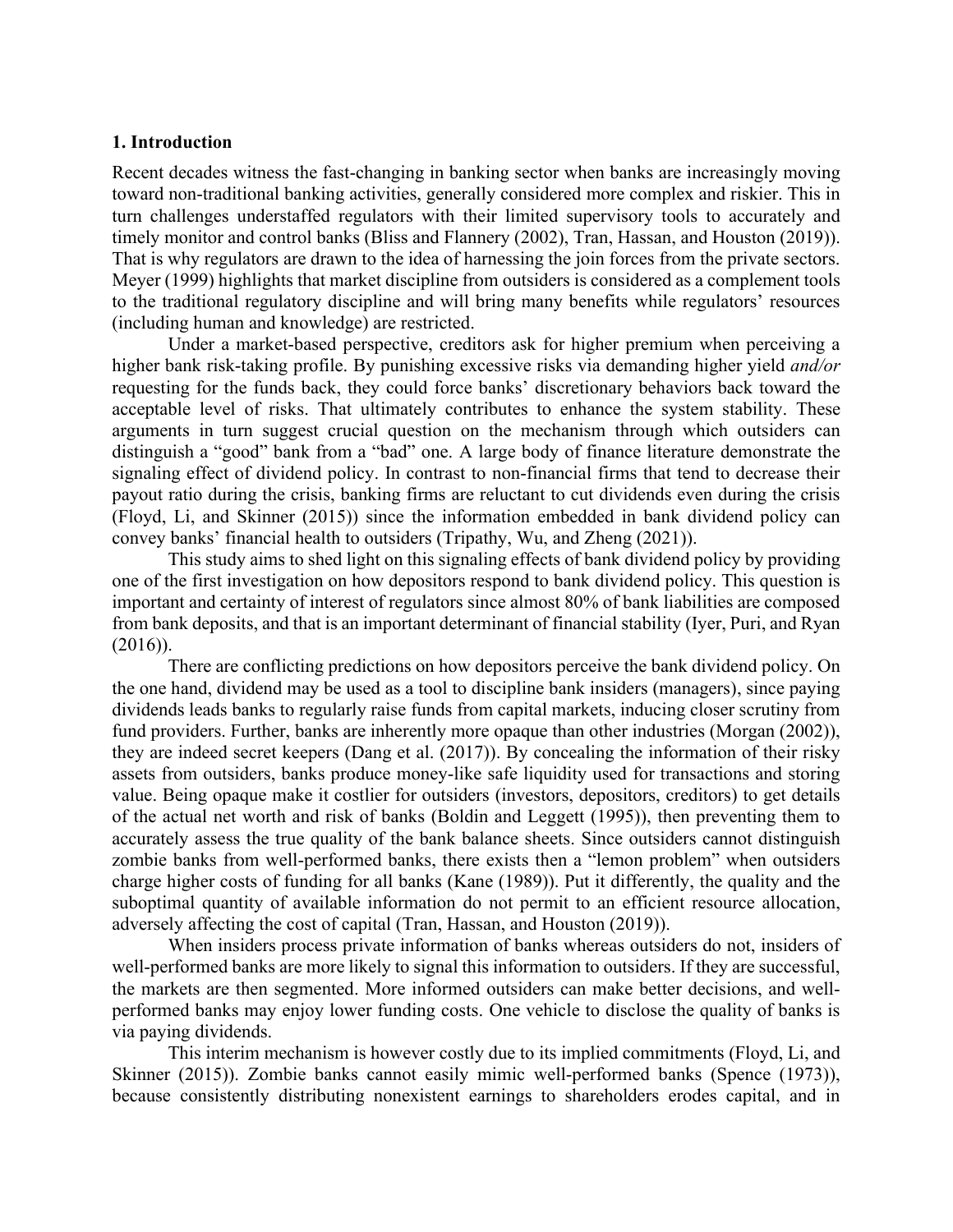extreme case may cause a "fire sale" of banks assets or even a bank run for zombie banks (Tripathy, Wu, and Zheng (2021)).

In brief, the opaque features of banks induce a natural role for dividends. By committing to pay dividends, banks convey a signal to outsiders about the confidence about their financial health. This is crucial, because if depositors cast doubt on the bank financial health, the inherently fragile funding structure of banks can quickly break down, causing financial distress costs. These arguments taken together suggest a lower funding costs for dividend paying banks.

On the other hand some argue dividend can be used as a tool to shift the relative value of claims among bank stakeholders (Acharya, Le, and Shin (2016)). That is, paying dividends can extract wealth from creditors to shareholders. To mitigate this opportunistic incentive, debtholders require payout restrictions in debt covenants. Since reducing or cutting dividend may send a bad signal to the markets about the financial health, bank managers tend to manipulate reported numbers to achieve a critical threshold for paying dividends (Tran and Ashraf (2018)), leading a higher degree of opacity (Jiang, Levine, and Lin (2016)). As argued above, the increased opacity makes outsiders more difficult to accurately assess the true quality of banks, resulting a higher funding cost. In other words, paying dividends leads to higher funding costs.

In this study, we shed light on how dividend influences bank funding costs by employing the large dataset of US banks from 2001 to 2019. We use the ratio of dividend over the total equity capital (DIVIDEND) as a proxy of bank dividend policy. We also use alternative measures of bank dividend policy. Following Acharya and Mora (2015), Gilje, Loutskina, and Strahan (2016), Levine, Lin, and Xie (2020), we use the (natural logarithm) bank's costs of (domestic) deposits as the proxy of bank funding costs. That is the implicit rates defined as the interest expenses on deposits divided by the quarterly average of the deposits. Controlling for the effects of various bank characteristics and time fixed effects, our empirical analysis provides consistent evidence on a lower cost of deposits for banks that pay dividends, suggesting the positive respond of depositors to the signaling effect of bank dividend policy. This cost-decreasing effects of dividend policy are more pronounced for large banks sample, consistent with the size anomalies hypothesis of Gandhi and Lustig (2015).

We also provide a more completed picture on how dividend policy affects bank funding costs across the distribution of bank funding costs. This is of interest of investors, regulators and policy makers, since high funding costs reflect critical situation of bank financial health. We find that the relationship between dividend and funding costs is uniform in sign (negative). This evidence indicates paying dividends not only affects the conditional average funding costs, but also influences the dispersion of funding costs. We observe that the information-asymmetrydecreasing effects of dividend policy is less pronounced for riskier banks (i.e. those pay highest costs of deposits).

We address the endogeneity concerns since our results may be derived from the unobservable bank characteristics that simultaneously affect dividend and funding costs, leading to potential bias in the OLS framework. We adopt the Heckman two‐step model and the propensity score matching (PSM) approach. In all specifications, our findings remain qualitatively similar.

Having established the evidence of lower deposits costs for banks that pay dividend, we perform further investigations to document whether depositors respond differently to bank dividend during the crisis. Flannery, Kwan, and Nimalendran (2013) suggest that banks become more opaque during a crisis than normal periods, leading outsiders face more difficulties to better monitor their activities. Also, the crisis may send mixed signals to depositors regarding to the intervention of governments, impairing depositors' incentives. We document that during the early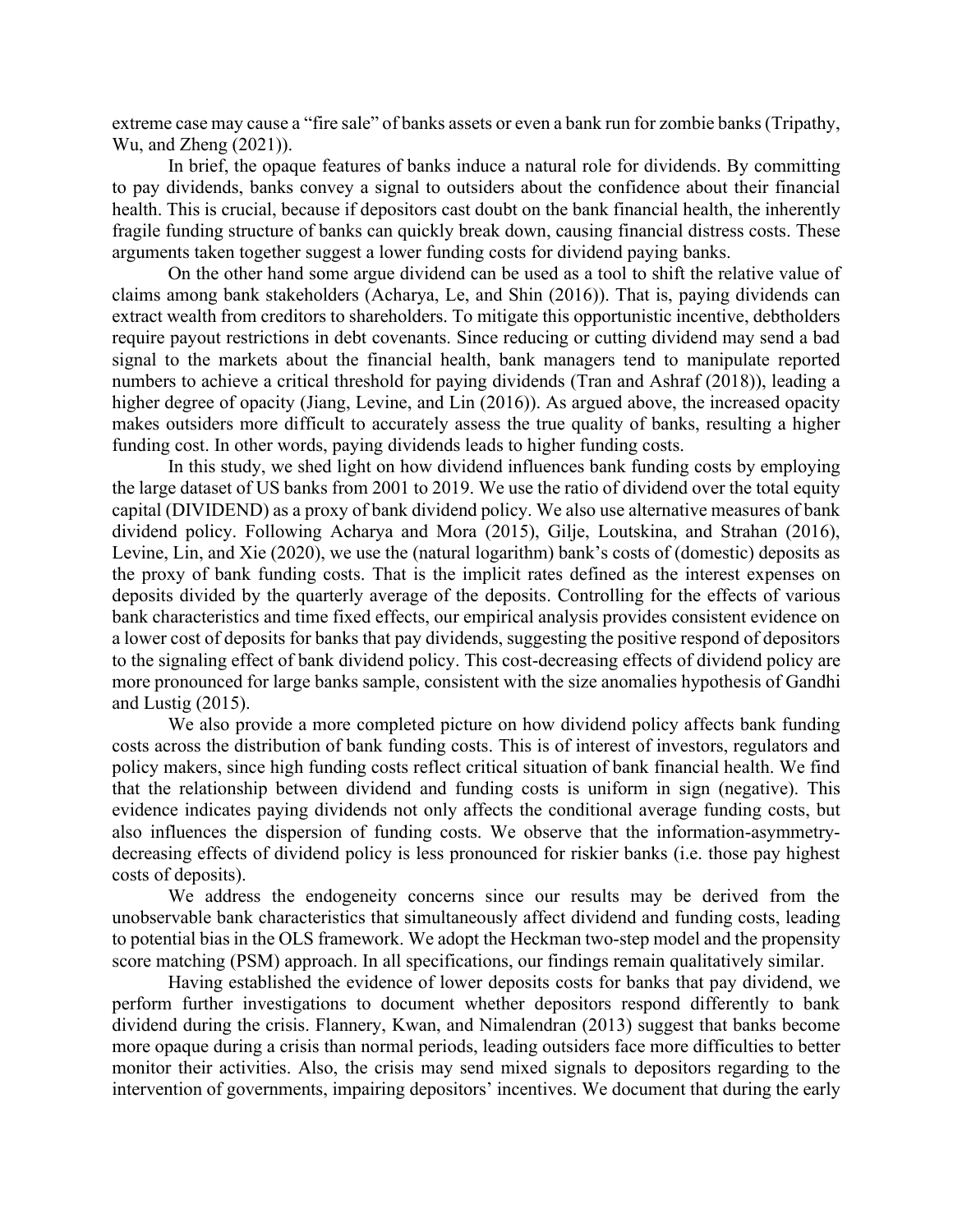stage of the crisis when there exists a high pressure on bank funding, paying more dividends does not help banks to enjoy a lower cost than during normal times. However, in the late stage of the crisis, following the government interventions, our findings highlight banks that are able to pay dividends enjoy lower funding costs than during normal times.

Our study contributes to the literature in several ways. First, to the best of our knowledge, our study provides one of the first investigation on how depositors respond to the dividend policy of banks. A large body of literature mostly examine the discipline of stakeholders through banks' risk-taking behaviors (Tripathy, Wu, and Zheng (2021)). Since depositors could punish banks by ex-post withdrawing their funds (in extreme case, depositor runs) and by ex-ante adjusting the funding costs. We take a different perspective when assessing the depositor discipline. We document that depositors respond positively on bank dividend policy via lowering the funding costs. Second, we provide the evidence of the effects of dividends on funding costs over the entire range of the funding costs distribution. The results suggest the information-asymmetry-decreasing effects of dividend policy is less pronounced for riskier banks (i.e. those pay highest costs of deposits).

We believe that our study is of interests of regulators and policy makers. On the one hand, there are many suggestions for restrictions on dividends since dividend can induce banks to face increasing leverage and declining capital, which are the loss-absorbing cushion of banks (Tran and Ashraf (2018)). Our evidence on the costs-decreasing effects of dividend highlights the bright side of dividend policy as a tool to signal the bank quality. Our findings reaffirm that dividends are indicative of earnings quality as noted in Breeden (2003), Glassman (2005). Furthermore, our results suggest the existence of the market discipline from depositors' sides. In the aftermath of the last global crisis, some casts doubt on the existence of the market discipline (Acharya, Anginer, and Warburton (2013)). Our results document the mechanism through which stimulate the market discipline.

The rest of the paper is organized as follows. Section 2 describes the data and variables. Section 3 delineates the main results. Section 4 examines the effect of crisis. Section 5 concludes the study.

#### **2. Data and variables**

The Federal Reserve provides quarterly regulatory reports filled by bank holding companies (BHC) with assets of \$150 million and over. Our raw data covers the period 2001 to 2019. We remove any bank-quarter observations with missing or incomplete financial data on accounting variables in the main regression model. Following Berger and Bouwman (2013), we replace all observations with the ratio of total equity over total assets less than 1% by 1% to avoid distortion in ratios that contain equity, and also exclude observations with negative or nonexistent outstanding loans or deposits. All financial ratios are winsorized at 1% level on the top and bottom of their distribution to dampen the effects of outliers.

 Following Gilje, Loutskina, and Strahan (2016), Levine, Lin, and Xie (2020), we use the natural logarithm of the (domestic) cost of deposits. The cost of deposits is measured as the interest expense on deposits during a quarter divided by the deposits at the beginning of the quarter. Following Abreu and Gulamhussen (2013), Tran (2020), we use the ratio of dividends to equity (DIVIDEND) as a proxy for dividend policy.

We control for several time-varying bank characteristics. Since the costs of funding may differ according to bank size, or between banks with different leverage, we include banks size (SIZE), capital ratio (CAPITAL). We also control for differences in profitability by including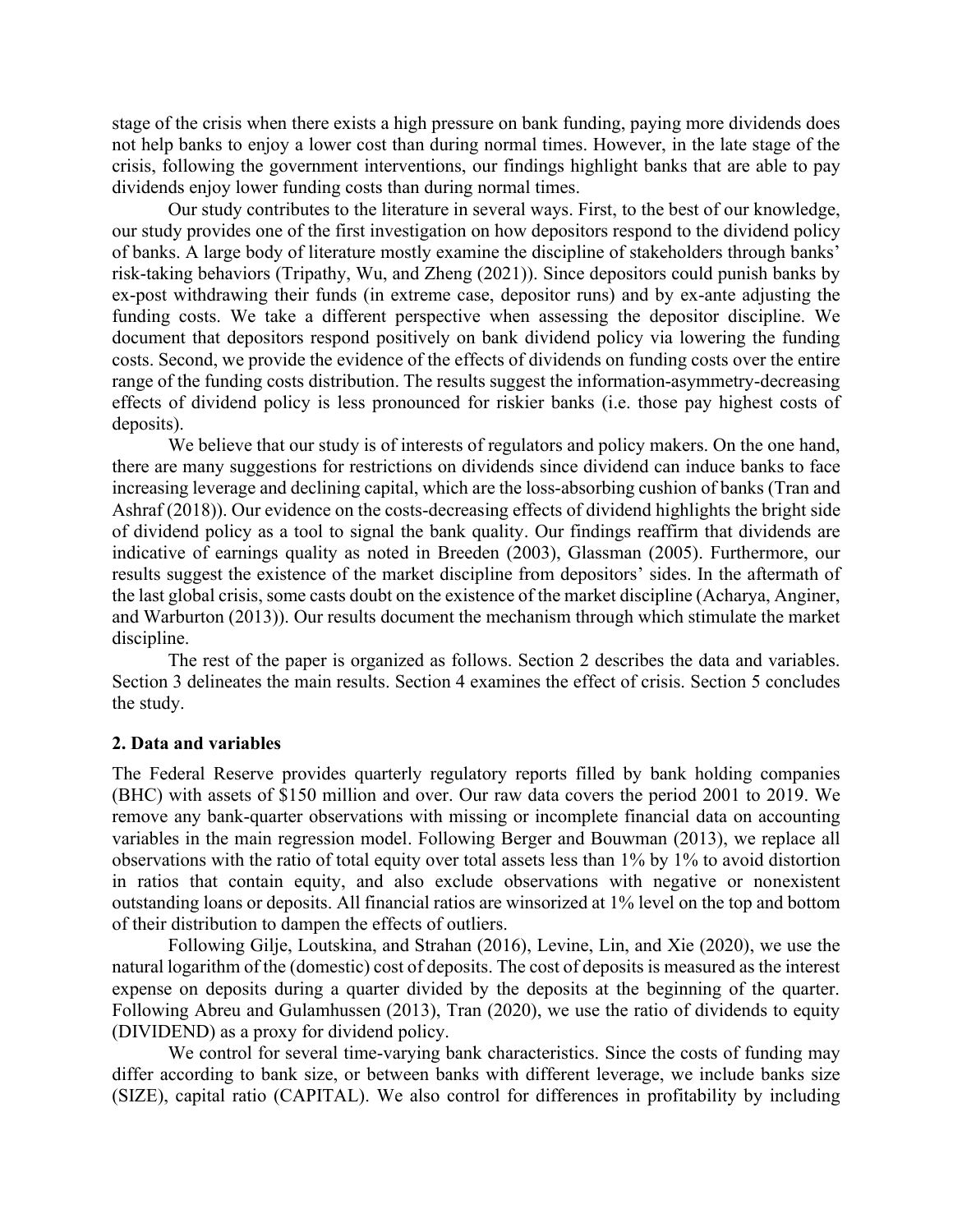banks performance (EARNINGS), assets growth (GROWTH). Finally, we include the bank business model (NII). See Table 1 for definitions. Table 2 reports the summary descriptive of these variables.

#### **Table 1. Variables Definitions**

This table presents definitions of all main variables used in the analysis.

| Variable                 | Definition                                                                                                                                                                                             |
|--------------------------|--------------------------------------------------------------------------------------------------------------------------------------------------------------------------------------------------------|
| Dependent variables      |                                                                                                                                                                                                        |
| LN COSTDEPO              | Natural logarithm of the cost of (domestic) deposits equals natural logarithm of interest expenses on domestic deposits<br>divided by interest-bearing domestic deposits at the beginning of a period. |
| <b>COSTFUND</b>          | Natural logarithm of total cost of funds. Total cost of funds is the ratio of total interest expenses to interest-bearing<br>liability at the beginning of a period.                                   |
| <b>INTEREST EXPENSES</b> | The total interest expenses over the total assets instead of interest-bearing liabilities.                                                                                                             |
| Variable of interest     |                                                                                                                                                                                                        |
| <b>DIVIDEND</b>          | The ratio of dividends over the total equity capital                                                                                                                                                   |
| DIVIDEND/INCOME          | The ratio of dividends to income                                                                                                                                                                       |
| <b>REPUR</b>             | A dummy that takes a value of 1 if the bank do repurchase at time t, 0 otherwise                                                                                                                       |
| Control variables        |                                                                                                                                                                                                        |
| <b>CAPITAL</b>           | Book value of equity over gross total assets                                                                                                                                                           |
| <b>SIZE</b>              | The natural logarithm of gross total assets                                                                                                                                                            |
| <b>DUMMY LOSS</b>        | A dummy variable that equals one if net income is negative, and zero otherwise                                                                                                                         |
| <b>EARNINGS</b>          | Income before taxes, provisions recognized in income over gross total assets                                                                                                                           |
| <b>GROWTH</b>            | Growth rate of gross total assets                                                                                                                                                                      |
| NII                      | Non-interest incomes over the net operating incomes                                                                                                                                                    |
| <b>CRISIS</b>            | A dummy equal to 1 for a period from 2007:Q3-2009:Q2, and 0 otherwise.                                                                                                                                 |
| <b>EARLY CRISIS</b>      | A dummy equal to 1 for a period from 2007:Q3-2008:Q2, and 0 otherwise                                                                                                                                  |
| <b>LATE CRISIS</b>       | A dummy equal to 1 for a period from 2008:Q3-2009:Q2, and 0 otherwise                                                                                                                                  |

#### **Table 2. Summary Statistics**

This table reports summary statistics for the main sample. All financial variables are winsorized at 1% and 99% levels. **Panel A:** 

| 1 апсі д.       |             |             |             |             |              |             |
|-----------------|-------------|-------------|-------------|-------------|--------------|-------------|
|                 | N           | mean        |             | Sd          | min          | max         |
| LN COSTDEPO     | 63592       | $-4.405211$ |             | 1.133966    | $-14.51292$  | $-2.237396$ |
| <b>DIVIDEND</b> | 63592       | 0.0157126   |             | 0.1013852   | $-0.3480508$ | 0.4327781   |
| <b>SIZE</b>     | 63592       | 13.82997    |             | 1.479556    | 11.94966     | 19.48661    |
| <b>CAPITAL</b>  | 63592       | 0.0939004   |             | 0.030918    | 0.0301283    | 0.226339    |
| <b>EARNINGS</b> | 63592       | 0.0017024   |             | 0.0080494   | $-0.0204444$ | 0.024043    |
| <b>GROWTH</b>   | 63592       | 0.018135    |             | 0.0418957   | $-0.0836776$ | 0.2149443   |
| NII             | 63592       | 0.227006    |             | 0.1404318   | $-0.0295074$ | 0.8480323   |
| Panel B:        |             |             |             |             |              |             |
| Variables       | $^{(1)}$    | (2)         | (3)         | (4)         | (5)          | (6)         |
| (1) LN COSTDEPO |             |             |             |             |              |             |
| (2) DIVIDEND    | $0.038***$  |             |             |             |              |             |
| $(3)$ SIZE      | $-0.396***$ | $-0.042***$ |             |             |              |             |
| $(4)$ CAPITAL   | $-0.197***$ | $-0.029***$ | $0.143***$  |             |              |             |
| (5) EARNINGS    | $0.045***$  | $0.632***$  | $-0.031***$ | $0.043***$  |              |             |
| $(6)$ GROWTH    | $0.020***$  | $0.013***$  | $0.016***$  | $-0.054***$ | $0.044***$   |             |
| $(7)$ NII       | $-0.181***$ | $0.007***$  | $0.362***$  | $0.110***$  | $0.033***$   | 0.004       |

#### **3. Does bank dividends affect bank's funding costs?**

#### *3.1. Main findings*

In this section, we conduct multivariate analysis to formally investigate the magnitude of bank dividends on funding costs after controlling other control variables. Specifically, the empirical specification we estimate is as follows:

$$
Y_{it} = \alpha + Dividend_{it-1} + Z_{it-1} + \theta_t + \varepsilon_{it}
$$
\n<sup>(1)</sup>

where,  $Y_{it}$  is the measure of funding costs of bank  $i$  at time  $t$ . We use the natural logarithm of the costs of deposits (LN\_COSTDEPO) as the main proxy in our investigation. Our variable of interest is the bank dividends (DIVIDEND) defined above.  $Z_{it}$  is the vector of control variables. In all specifications, we use the lag (one period) of DIVIDEND and control variables to condition out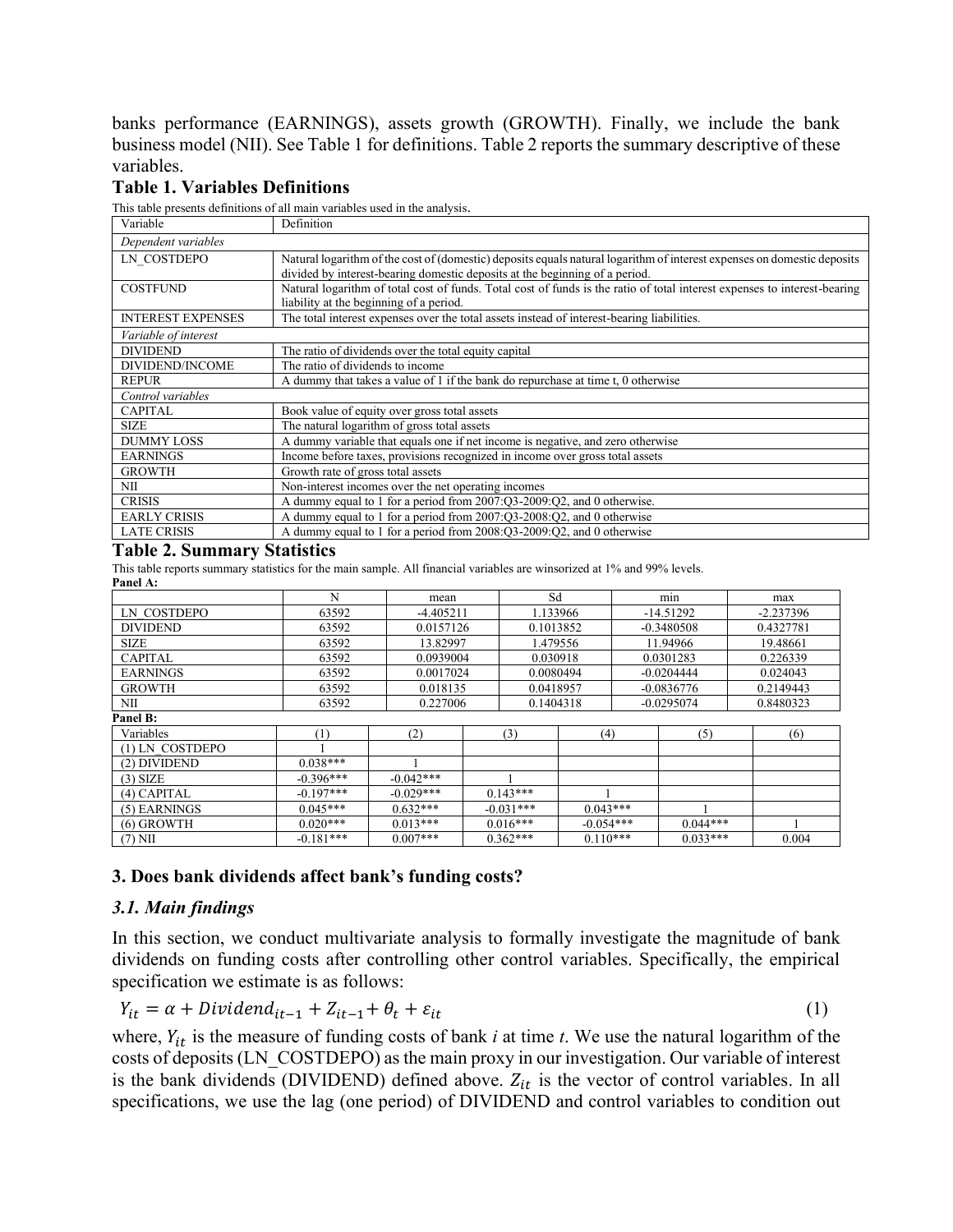the intra-period reverse causality. We include time-fixed effects,  $\theta_t$ , to control for the macroeconomic conditions which are common across banks.  $\varepsilon_{it}$  is the error term. Since LN\_COSTDEPO is likely to be correlated within a bank over time, standard errors are corrected for heteroscedasticity and bank-level clustering.

Our main results are shown in Table 3. Model (1) represents the reduced model with only our variable of interests (DIVIDEND). Model (2) represents our baseline model with the inclusion of our control variables. In both models, the coefficients on DIVIDEND are negative and statistically significant at the 1% level, suggesting that banks that pay higher dividends enjoy lower funding costs. In Model (3), we include the bank fixed-effects to take into account the unobservable bank invariant characteristics such as corporate culture, bank management, etc. We still reach similar findings.

In Model (4), we exclude  $Top 10<sup>th</sup>$  dividend-paying banks since one may have concerns about excessive dividend payments due to the agency problems.<sup>1</sup> We exclude the sample of listed banks in Model (5) since those banks have generally more access to capital markets funding than private banks, which may alter our main findings. We continue to find that banks that pay higher dividends are associated with lower funding costs, as indicated by the negative and statistically significant coefficient on DIVIDEND.

One may have concerns about the impacts of the deposit insurance scheme which may alter the discipline of depositors (Keeley (1990)). We then re-perform our specification under two subsamples: (i) costs of insured deposits (Model (6)) and (ii) costs of uninsured deposits (Model  $(7)$ ).<sup>2</sup> The coefficients on DIVIDEND are negative and statistically significant in Models (6) and (7), suggesting that our findings are not affected by the deposit insurance scheme. In other words, both types of depositors positively value the signal of dividend policy in banks.

Our results may be concentrated on a particular bank size, we then re-estimate our baseline model across the range of bank size. Following Berger et al. (2016), we classify bank sizes into three groups: banks with gross total assets (GTA) under \$1B (small banks), banks with GTA between \$1B and \$5B (medium banks), and banks with GTA above \$5B (large banks). The results in Model (8)-(10) show that the coefficients on DIVIDEND are negative and statistically significant across bank size range. Interestingly, we observe that the effect of DIVIDEND on bank deposit costs is strongest for the sample of large banks. A potential explanation is as follow. Large banks have more rooms to access to capital markets funding, enjoy the implicit government guarantees in disaster states, which in turns lower their funding costs. Even that large banks experience closer scrutiny from the markets, tighter prudential supervision, the complexity of their business models makes them more opaque than other banks, inducing higher moral hazard problems in larger banks. Depositors consequently value more large banks when paying more dividends, leading to lower deposit costs. Our evidence is consistent with the size anomalies hypothesis of Gandhi and Lustig (2015) who document large US banks have significantly lower risk-adjusted returns than other banks, even though large banks are significantly more levered.

Regardless of the control variables, the results also document the evidence of depositor responsiveness to the bank characteristics. Additionally, well-capitalized and diversified banks enjoy lower costs of deposits. High profitable banks and bank size also experience lower costs of funding. Meanwhile, we document that the costs of funding are higher for high growth banks, but the coefficient is not statistically significant.

<sup>&</sup>lt;sup>1</sup> We use alternative thresholds in in unreported tests, and find similar results.

<sup>&</sup>lt;sup>2</sup> We thank to an anonymous referee to remark this point.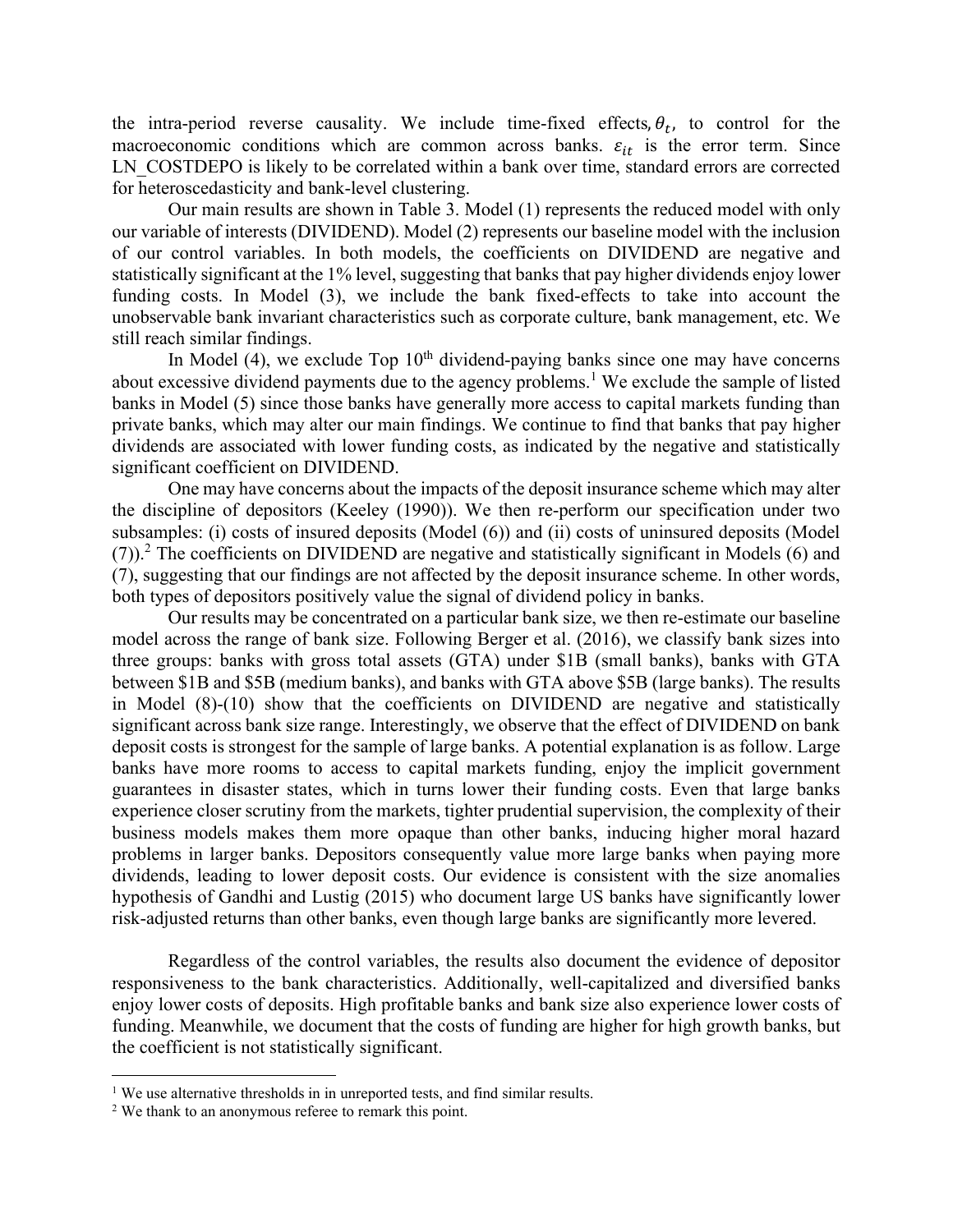In brief, our findings suggest the information-asymmetry-decreasing effects of dividend policy helps banks to convey their financial health to external stakeholders, lowering the deposit rates.

#### **3.2. Quantile regressions**

Our main purpose is to investigate the relation between banks' deposits costs and their dividend policy. Meanwhile, stakeholders including investors, regulators, and policy makers seem to be more interested in bank behaviors at the tails of the distribution of (funding) costs, since high (funding) costs reflect a critical situation of bank financial health.

Our previous specifications reflect the conditional mean relationship between banks' deposits costs and dividend payouts with the assumption of the homogeneity of the effects of DIVIDEND on bank's funding costs (Tran, Hassan, and Houston (2019)). However, when there exists an important heterogeneity as in our sample of study, the use of the traditional approach might not be ideal. In Table 4, we perform quantile regression – a generalization of median regression analysis to other quantiles - to assess whether the association between deposit costs and dividend payments varies across the distribution of deposit rates. Rather than relying on a single description of the central behavior of the sample, the quantile approach explores a range of conditional quantile functions.

Models (1) - (5) show the impact of DIVIDEND on bank's deposit rates is indeed uniform in sign (negative). Interestingly, we observe that the coefficient on DIVIDEND is smaller for banks that pay highest deposit costs (i.e. at 90<sup>th</sup> percentiles), suggesting the information-asymmetrydecreasing effects of dividend policy is less pronounced for riskier banks (i.e. those pay highest costs of deposits).

Overall, these results reaffirm our previous findings that paying dividends lower bank' funding costs. Dividend not only affect the conditional average funding costs, but also affects their distribution.

#### **3.3. Alternative measures of dividends**

In Table 5, Panel A, we re-conduct our baseline model with alternative measures of DIVIDEND. In Model (1), we use the ratio of dividend over the net incomes. In Model (2), we use the ratio of dividend over gross total assets. In all specifications, our results remain unchanged.

 Firms may also signal material information to the markets through shares repurchase, then in Model (3), we use the ratio of net repurchases following Bonaimé (2012). The coefficient on REPUR is negative but statistically not significant, suggesting that depositors are insensitive to banks that repurchase shares. This finding can be explained as follows. Repurchases are more procyclical, are usually used to distribute transient cash‐flow shocks in case of high earnings (Guay and Harford (2000)), and are less likely to be used as a signal since repurchases do not involve an ongoing commitment (Floyd, Li, and Skinner (2015)).

#### **3.4. Alternative measures of funding costs**

In Table 5, Panel B, we re-estimate our baseline model with alternative measures of bank's funding costs. First, following Demirgüç-Kunt and Huizinga (2004), Levine, Lin, and Xie (2020), we use the total cost of funds (COSTFUND), which is the ratio of total interest expenses over the interestbearing liabilities in Model (1). In Model (2), following Tran (2020), we divide the total interest expenses over the total assets, INTEREST EXPENSE, instead of interest-bearing liabilities. In all specifications, our findings remain unchanged.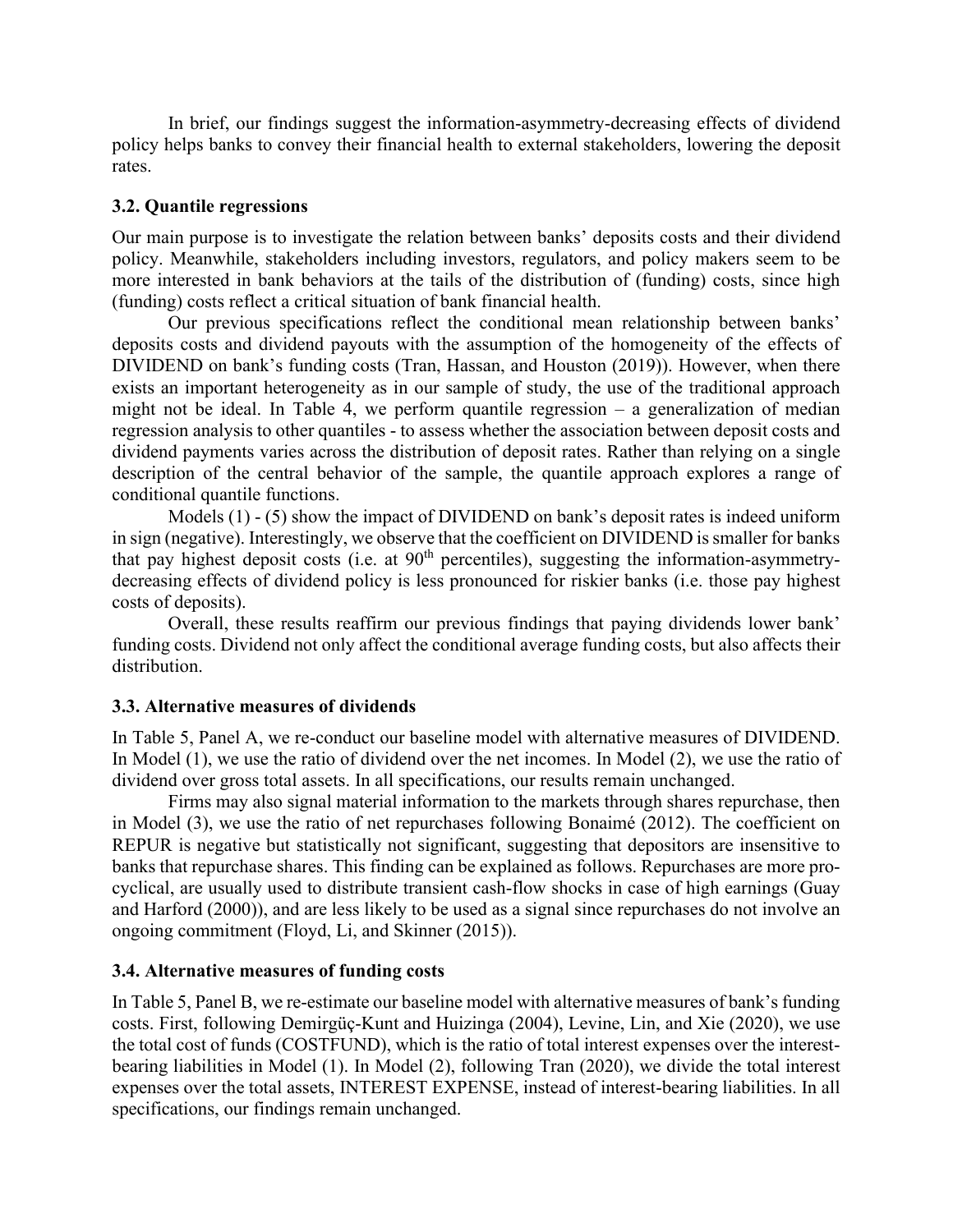### **Table 3. Baseline Multivariate Analysis**

|                    | Reduced       | Baseline       | Controlling    | Excluding     | Excluding      | Cost of        | Cost of        | Small banks    | Medium banks   | Large banks   |
|--------------------|---------------|----------------|----------------|---------------|----------------|----------------|----------------|----------------|----------------|---------------|
|                    | model         | model          | <b>Bank FE</b> | Top 10th      | public banks   | insured        | uninsured      |                |                |               |
|                    |               |                |                | payers        |                | deposits       | deposits       |                |                |               |
|                    | (1)           | (2)            | (3)            | (4)           | (5)            | (6)            | (7)            | (8)            | (9)            | (10)          |
|                    |               |                |                |               |                |                |                |                |                |               |
| <b>DIVIDEND</b>    | $-0.66992***$ | $-0.32911***$  | $-0.10241***$  | $-0.77846***$ | $-0.28929***$  | $-0.18835***$  | $-0.17520***$  | $-0.31604***$  | $-0.25022***$  | $-0.53475***$ |
|                    | (0.04471)     | (0.05095)      | (0.02672)      | (0.05263)     | (0.05430)      | (0.03146)      | (0.03286)      | (0.06043)      | (0.09114)      | (0.14684)     |
| <b>SIZE</b>        |               | $-0.10229***$  | 0.02871        | $-0.11325***$ | $-0.09197***$  | $-0.01233**$   | $-0.02482***$  | $-0.04628**$   | $-0.22137***$  | $-0.06649**$  |
|                    |               | (0.01091)      | (0.03405)      | (0.01151)     | (0.01445)      | (0.00583)      | (0.00712)      | (0.02071)      | (0.05845)      | (0.02996)     |
| <b>CAPITAL</b>     |               | $-0.79171*$    | $-1.14293***$  | $-1.03330**$  | $-0.52331$     | $-0.38757*$    | $-0.12647$     | $-1.18424***$  | 0.76498        | $-0.12277$    |
|                    |               | (0.43104)      | (0.32137)      | (0.41611)     | (0.42835)      | (0.20478)      | (0.20604)      | (0.35379)      | (0.73856)      | (1.53089)     |
| <b>EARNINGS</b>    |               | $-11.08084***$ | $-12.84090***$ | $-8.48464***$ | $-12.22406***$ | $-12.25605***$ | $-12.56702***$ | $-12.84294***$ | $-11.59487***$ | $-5.05953**$  |
|                    |               | (0.74250)      | (0.44605)      | (0.70420)     | (0.85336)      | (0.56929)      | (0.55404)      | (0.71291)      | (1.55553)      | (2.52139)     |
| <b>GROWTH</b>      |               | $-0.21024$     | $-0.27978***$  | $-0.24899*$   | $-0.09301$     | $-0.15002*$    | $-0.23091***$  | $-0.11800$     | $-0.07850$     | $-0.66113*$   |
|                    |               | (0.13294)      | (0.06891)      | (0.14079)     | (0.13111)      | (0.07788)      | (0.06765)      | (0.11017)      | (0.24003)      | (0.37086)     |
| NII                |               | $-0.58043***$  | $-0.01869$     | $-0.57382***$ | $-0.51526***$  | $-0.05012$     | $-0.07668$     | $-0.36189***$  | $-0.30691*$    | $-1.27330***$ |
|                    |               | (0.11593)      | (0.05954)      | (0.12064)     | (0.11585)      | (0.05747)      | (0.07377)      | (0.09008)      | (0.17254)      | (0.31122)     |
| Constant           | $-3.45904***$ | $-1.65205***$  | $-3.44038***$  | $-1.53372***$ | $-1.84592***$  | $-2.35289***$  | $-2.27588***$  | $-2.38140***$  | $-0.10448$     | $-1.95704***$ |
|                    | (0.01751)     | (0.14238)      | (0.45000)      | (0.14940)     | (0.19229)      | (0.07944)      | (0.10213)      | (0.26501)      | (0.83995)      | (0.42934)     |
|                    |               |                |                |               |                |                |                |                |                |               |
| Obs                | 64,609        | 63,592         | 63,592         | 56,376        | 43,751         | 60,736         | 60,788         | 38,211         | 14,582         | 10,799        |
| Adj R <sub>2</sub> | 0.53894       | 0.56654        | 0.63212        | 0.57495       | 0.54418        | 0.50895        | 0.51526        | 0.43684        | 0.60185        | 0.51027       |
| FE                 | Yes           | Yes            | Yes            | Yes           | Yes            | Yes            | Yes            | Yes            | Yes            | Yes           |

This table reports regression estimates of the relation between LN\_COSTDEPO and Dividend. All financial variables are winsorized at the 1% and 99% levels. \*\*\*, \*\*, \* indicate significance at the 1%, 5%, and 10% level respectively. Standard errors are clustered at the bank level. Numbers in parentheses are t-statistics.

#### **Table 4. Quantile regression**

This table reports regression estimates of the relation between LN\_COSTDEPO and Dividend using quantile regression. All financial variables are winsorized at the 1% and 99% levels. \*\*\*, \*\*, \* indicate significance at the 1%, 5%, and 10% level respectively. Numbers in parentheses are t-statistics.

|                 | Q10           | Q <sub>25</sub> | Q50           | Q75            | Q90            |
|-----------------|---------------|-----------------|---------------|----------------|----------------|
|                 | (1)           | (2)             | (3)           | (4)            | (5)            |
|                 |               |                 |               |                |                |
| <b>DIVIDEND</b> | $-0.33607***$ | $-0.32509***$   | $-0.28593***$ | $-0.33987***$  | $-0.28452***$  |
|                 | (0.05895)     | (0.03482)       | (0.02696)     | (0.03023)      | (0.03919)      |
| <b>SIZE</b>     | $-0.12623***$ | $-0.09765***$   | $-0.07761***$ | $-0.08057***$  | $-0.06035***$  |
|                 | (0.00486)     | (0.00271)       | (0.00221)     | (0.00253)      | (0.00307)      |
| <b>CAPITAL</b>  | $-1.23483***$ | $-1.24234***$   | $-1.23761***$ | $-0.65005***$  | $-0.48368***$  |
|                 | (0.16726)     | (0.08788)       | (0.07788)     | (0.12627)      | (0.10599)      |
| <b>EARNINGS</b> | $-5.20631***$ | $-4.69945***$   | $-6.49039***$ | $-16.04755***$ | $-17.29056***$ |
|                 | (0.97772)     | (0.55895)       | (0.42443)     | (0.51116)      | (0.65037)      |
| <b>GROWTH</b>   | $-0.48629***$ | $-0.01377$      | $0.21333***$  | $0.10916*$     | $-0.12572*$    |
|                 | (0.12321)     | (0.07064)       | (0.05691)     | (0.06489)      | (0.07442)      |
| NII             | $-0.80428***$ | $-0.60687***$   | $-0.48624***$ | $-0.32558***$  | $-0.25050***$  |
|                 | (0.04834)     | (0.02437)       | (0.02018)     | (0.02516)      | (0.02683)      |
| Constant        | $-1.88192***$ | $-2.06071***$   | $-2.11199***$ | $-1.69116***$  | $-1.34216***$  |
|                 | (0.06592)     | (0.03669)       | (0.03015)     | (0.09094)      | (0.04048)      |
| Obs             | 63,592        | 63,592          | 63,592        | 63,592         | 63,592         |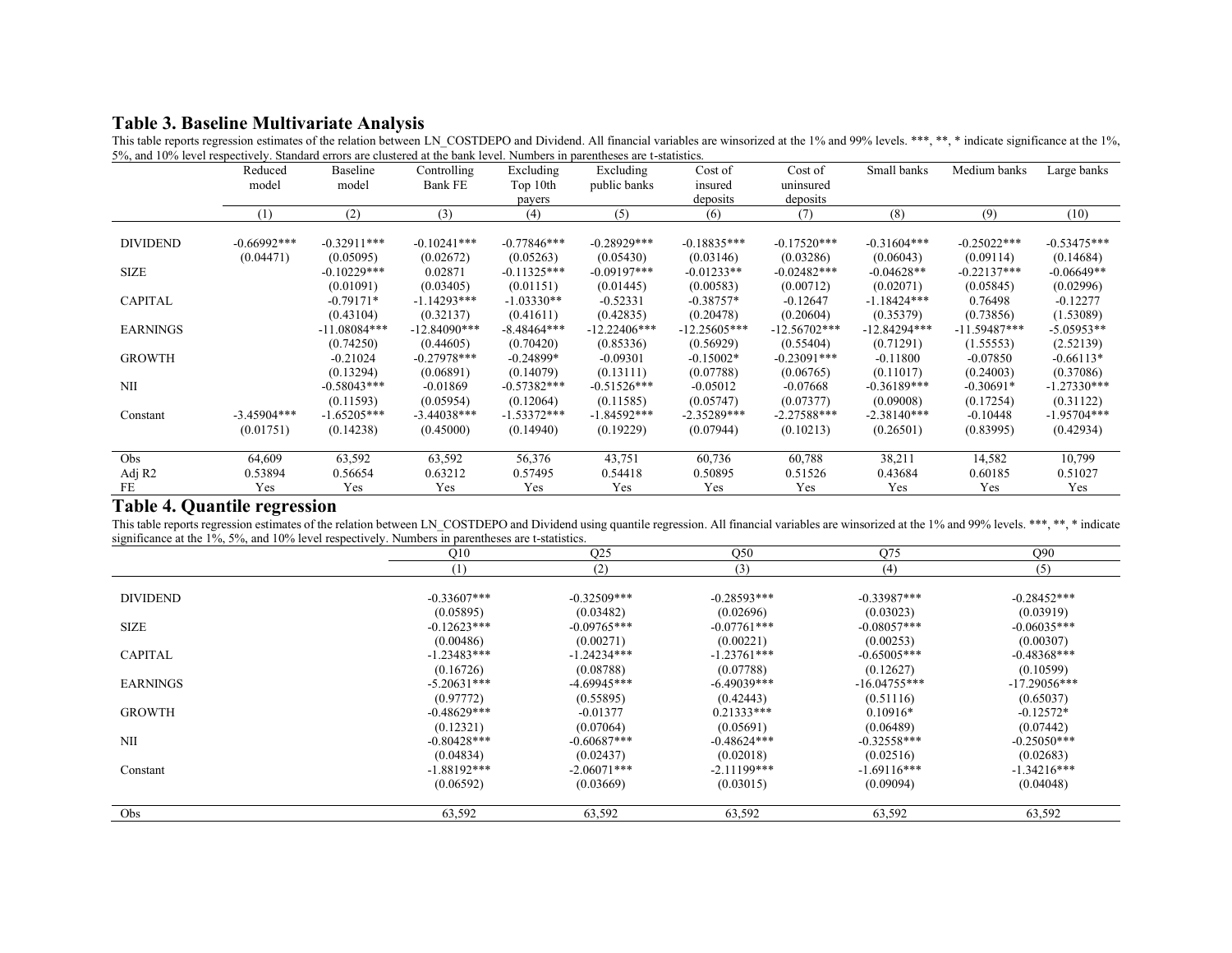#### **3.5. Endogeneity concerns**

Our results may be derived from the unobservable bank characteristics that simultaneously affect the deposit rates and the dividend policy of banks, which in turns lead to potential bias in the OLS framework. Thus, we use different approaches: Heckman two-step model and the propensity score matching (PSM) approach to control for any selection bias that could be present in the above estimation. The results are tabulated in Table 6.

The results from Heckman two‐step models are reported in Model (1) and Model (2). First, inspiring from Chen, Huang, and Zhang (2016), we rank all banks in each quarter based on DIVIDEND into 3 groups, then create a dummy variable DUM\_DIVIDEND equal to unity if a bank is belongs to the group with highest dividend payments, and zero if it is in the group with lowest dividend payments. Then, we model the probability to pay higher dividends by using the logit selection model and then obtain the inverse Mills ratio (IMR). We use the fraction of banks that pay dividends in each quarter as the instrumental variable. The second-stage of Heckman selection model is reported in Model (2). We still find a negative coefficient on DIVIDEND, consistent with our main results.

Next, we use the propensity score matching (PSM) approach. In Model (3), we first use the one-to-one matching without replacement, which allows each untreated bank (i.e. bank that is belongs to the lowest dividend payments group) to be used exactly one time. In Model (4), we use one-to-one matching with replacement, which allows each untreated bank to be used more than once. In Model  $(5) - (6)$ , we match each treated bank (i.e. bank that is belongs to the highest dividend payments group) with two  $(N=2)$ , three  $(N=3)$  untreated banks with the closest scores. In all specifications, we obtain similar results.

#### **4. The effects of the financial crisis**

In this section, we examine the effects of the global financial crisis on the association between dividend policy of banks and their funding costs. Our study covers the period includes the last crisis from 2007:Q3-2009:Q2. We run our baseline model by including the crisis dummy variable and the interaction term of DIVIDEND and the crisis dummy (DIVIDEND\*CRISIS). The estimation results are reported in Model (1), Table (7). The coefficient on DIVIDEND\*CRISIS is negative, but not statistically significant, suggesting that the effect of dividend policy on bank funding costs during the crisis is not different than during normal times.

 However, as suggested in Acharya and Mora (2015), the last financial crisis is a crisis of banks as liquidity providers. During the first phrase of the crisis (2007Q3-2008Q2), the pressure on deposit funding is widespread, banks experience the breakdown of deposit inflows. Until the government interventions in the fall of 2008 following the failure of Lehman (i.e. 2008Q3), there is a rebound of funding into the banking system when the government explicitly backed the depository system through an increase in deposit insurance to \$250,000, among other measures. Then following Acharya and Mora (2015), we divide the last financial crisis into two sub-periods: (i) early crisis for the period of 2007Q3-2008Q2, and (ii) late crisis (2008Q3-2009Q2). The results in Models (2)-(3) of Table (7) suggest that during the early crisis period, depositors seem to be indifferent regarding to bank dividend policy, whereas they positively value the signal of dividend policy during the late crisis period.

 In brief, the evidence shines the bright side of dividend payments over the crisis, when banks will feel necessary to convey private information to depositors about their confidence on financial health.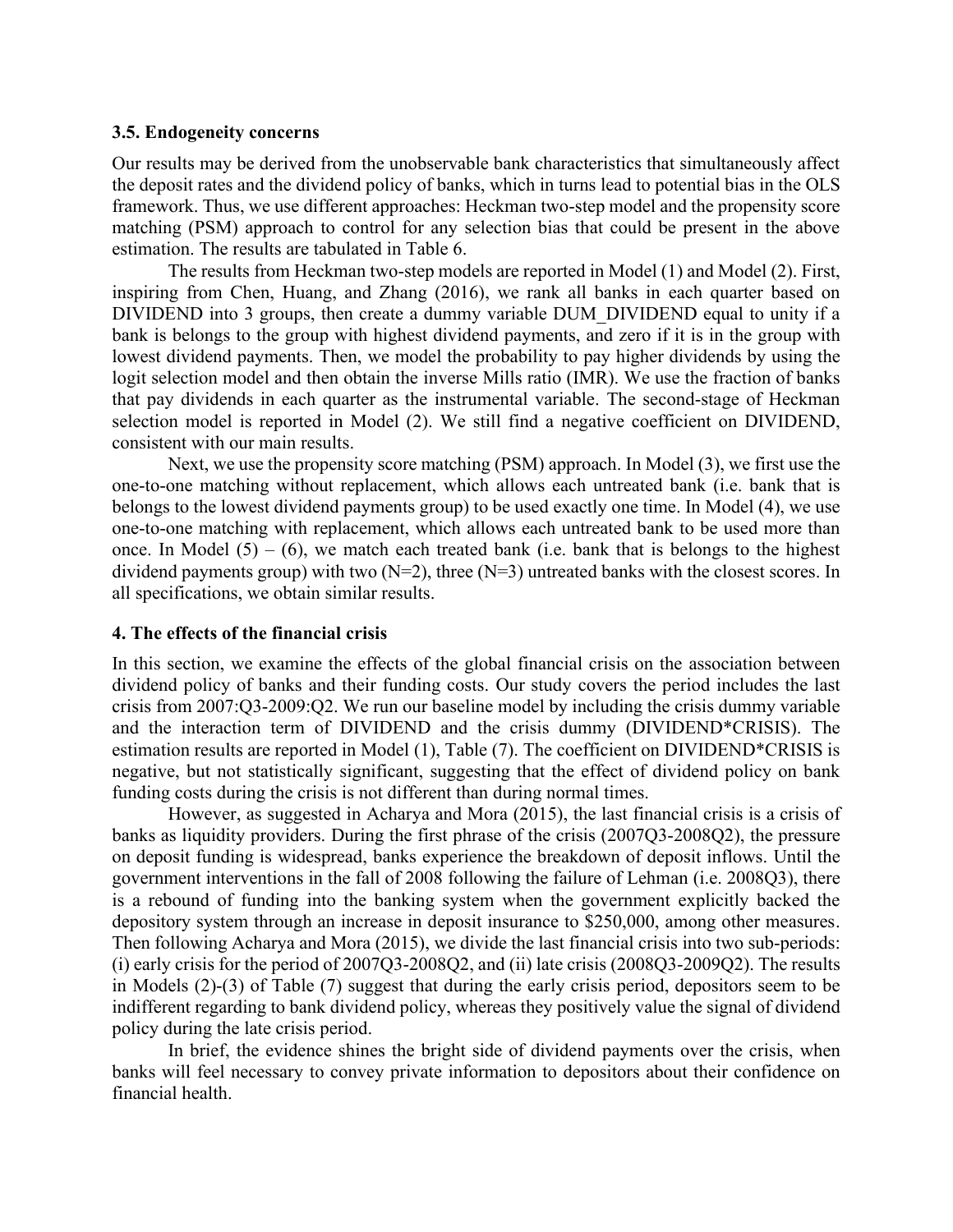#### **Table 5. Alternative Measures of Dividend and Funding cost**

Panel A reports regression estimates of the relation between LN\_COSTDEPO and alternative measures of Dividend. Panel B reports estimates using alternative measures of funding costs. All financial variables are winsorized at the 1% and 99% levels. \*\*\*, \*\*, \* indicate significance at the 1%, 5%, and 10% level respectively. Standard errors are clustered at the bank level. Numbers in parentheses are t-statistics. **Panel A: Alternative measures of Dividend** 

| ranei A: Alternative measures of Dividend      | DIVIDEND/INCOME | DIVIDEND/ASSETS           | <b>REPUR</b>             |
|------------------------------------------------|-----------------|---------------------------|--------------------------|
|                                                | (1)             | (2)                       | (3)                      |
|                                                |                 |                           |                          |
| <b>DIVIDEND</b>                                | $-0.06437***$   | $-2.91762***$             | $-0.12862$               |
|                                                | (0.01965)       | (0.66584)                 | (0.08692)                |
| <b>SIZE</b>                                    | $-0.09538***$   | $-0.10232***$             | $-0.10207***$            |
|                                                | (0.01090)       | (0.01091)                 | (0.01093)                |
| <b>CAPITAL</b>                                 | $-0.15646$      | $-0.74368*$               | $-0.74289*$              |
|                                                | (0.45113)       | (0.43085)                 | (0.42949)                |
| <b>EARNINGS</b>                                | $-21.46013***$  | $-11.41177***$            | $-13.31696***$           |
|                                                | (2.37766)       | (0.71250)                 | (0.70365)                |
| <b>GROWTH</b>                                  | $-0.17111$      | $-0.21039$                | $-0.19689$               |
|                                                | (0.15002)       | (0.13292)                 | (0.13280)                |
| NII                                            | $-0.54484***$   | $-0.57959***$             | $-0.57869***$            |
|                                                | (0.12219)       | (0.11603)                 | (0.11606)                |
| Constant                                       | $-1.75244***$   | $-1.65808***$             | $-1.66405***$            |
|                                                | (0.14040)       | (0.14252)                 | (0.14283)                |
| Obs                                            | 46,427          | 63,592                    | 63,549                   |
| Adj R2                                         | 0.56366         | 0.56635                   | 0.56601                  |
| FE                                             | Yes             | Yes                       | Yes                      |
| Panel B: Alternative measures of funding costs |                 |                           |                          |
|                                                |                 | <b>COSTFUND</b>           | <b>INTEREST EXPENSES</b> |
|                                                |                 | (1)                       | (2)                      |
| <b>DIVIDEND</b>                                |                 | $-0.24581***$             | $-0.00375***$            |
|                                                |                 |                           |                          |
| <b>SIZE</b>                                    |                 | (0.03323)<br>$-0.01331**$ | (0.00111)<br>0.00002     |
|                                                |                 |                           |                          |
|                                                |                 | (0.00618)                 | (0.00006)                |
| <b>CAPITAL</b>                                 |                 | $-1.09930***$             | $-0.02658***$            |
|                                                |                 | (0.22845)                 | (0.00253)                |
| <b>EARNINGS</b>                                |                 | $-11.30954***$            | $-0.27754***$            |
|                                                |                 | (0.54047)                 | (0.01754)                |
| <b>GROWTH</b>                                  |                 | 0.00527                   | $0.01343***$             |
|                                                |                 | (0.06598)                 | (0.00198)                |
| NII                                            |                 | $-0.27148***$             | $-0.00242***$            |
|                                                |                 | (0.06424)                 | (0.00058)                |
| Constant                                       |                 | $-2.51024***$             | $0.05247***$             |
|                                                |                 | (0.08115)                 | (0.00112)                |
| Obs                                            |                 | 63,944                    | 79,864                   |
| Adj R2                                         |                 | 0.58867                   | 0.59556                  |
| FE                                             |                 | Yes                       | Yes                      |

#### **5. Conclusions**

We investigate the association between banks' dividend policy and their funding costs. Our empirical evidences emphasize on the bright side of dividend policy that helps banks to reduce funding costs, supporting the signaling effects of dividend to convey information about banks' financial health. The results also show that dividend-paying banks enjoy lower-deposits costs during the late crisis period, suggesting not only during normal times, but also during the turmoil times, dividend serves as a vital signal to outsiders to segment the markets. Our results survive after a battery of sensitivity tests by using alternative proxies of dividends, funding costs, by testing various subsamples, and by using a variation in methods to control for endogeneity. We strongly believe that this study is of interest of regulators and policymakers, especially in the reform time, when there have calls for restriction on dividends, since they can erode capital and decrease the loss-absorbing cushion of banks.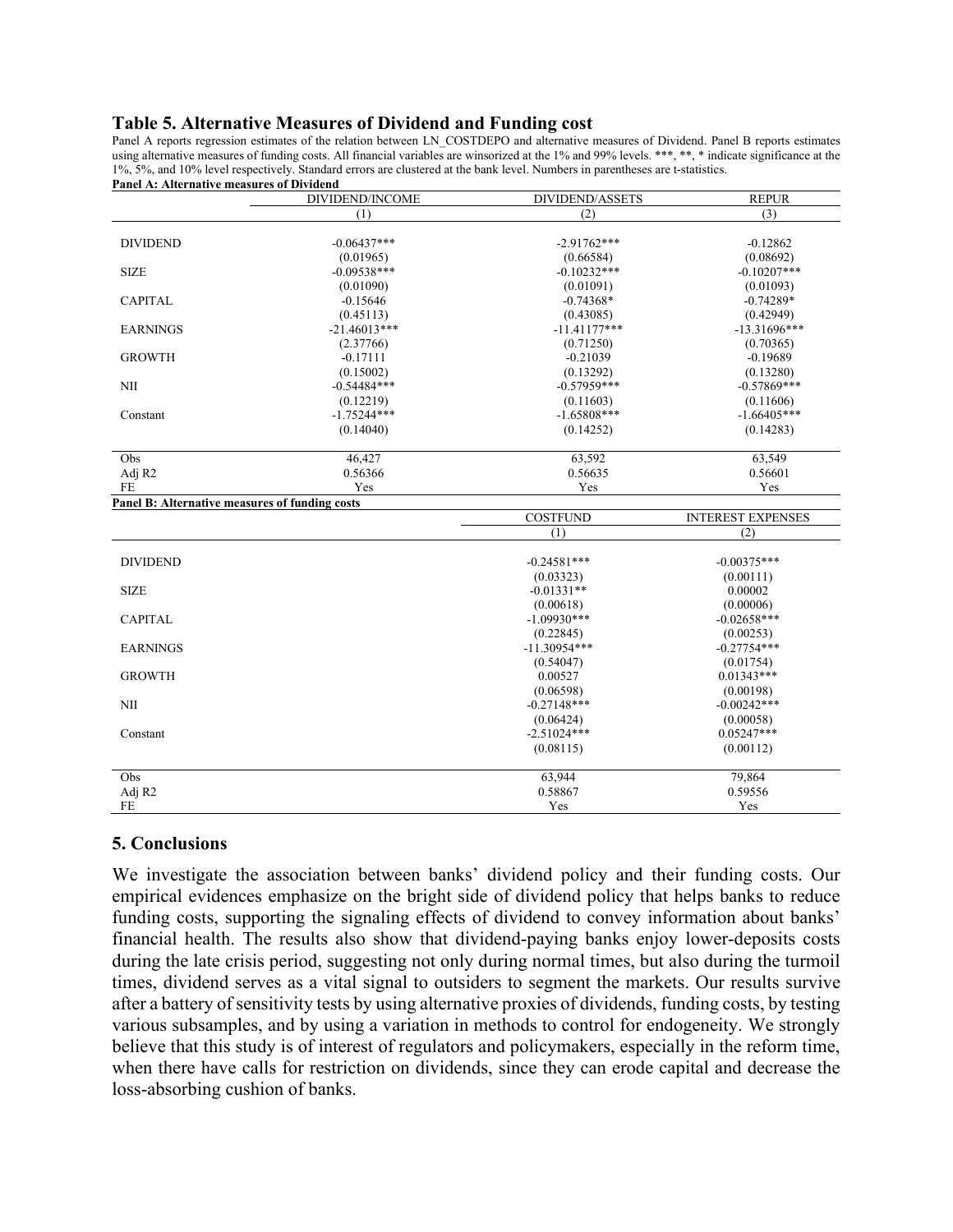#### **Table 6. Endogeneity concerns**

The table reports regression estimates of the relation between LN\_COSTDEPO and Dividend. All financial variables are winsorized at the 1% and 99% levels. \*\*\*, \*\*, \* indicate significance at the 1%, 5%, and 10% level respectively. Standard errors are clustered at the bank level. Numbers in parentheses are t-statistics.

|                 | Hckman selection |                |                | <b>PSM</b>     |                |                |
|-----------------|------------------|----------------|----------------|----------------|----------------|----------------|
|                 | 1rst stage       | 2nd stage      | $N=1$ W/o      | $N=1$ with     | $N=2$          | $N=3$          |
|                 |                  |                | replacement    | replacement    |                |                |
|                 | (1)              | (2)            | (3)            | (4)            | (5)            | (6)            |
|                 |                  |                |                |                |                |                |
| <b>DIVIDEND</b> |                  | $-0.32349***$  | $-0.24923$ *** | $-0.29250***$  | $-0.26972***$  | $-0.24011***$  |
|                 |                  | (0.05380)      | (0.06485)      | (0.08606)      | (0.07312)      | (0.06643)      |
| <b>SIZE</b>     | $0.09545***$     | $-0.08922***$  | $-0.11036***$  | $-0.10445***$  | $-0.11476***$  | $-0.11604***$  |
|                 | (0.01574)        | (0.01331)      | (0.01836)      | (0.02054)      | (0.01978)      | (0.01978)      |
| <b>CAPITAL</b>  | $1.47063**$      | $-0.72316$     | $-0.73432$     | $-0.47220$     | $-0.99942*$    | $-0.89594*$    |
|                 | (0.57333)        | (0.49691)      | (0.55000)      | (0.57620)      | (0.51540)      | (0.52976)      |
| <b>EARNINGS</b> | $-5.93152***$    | $-12.49293***$ | $-14.20312***$ | $-12.65996***$ | $-14.08857***$ | $-13.57883***$ |
|                 | (1.03365)        | (0.91350)      | (1.21561)      | (1.59062)      | (1.19688)      | (1.07930)      |
| <b>GROWTH</b>   | $-0.45911**$     | $-0.40322**$   | $-0.20522$     | $-0.55935**$   | $-0.26711$     | $-0.31307$     |
|                 | (0.20234)        | (0.15693)      | (0.20126)      | (0.22794)      | (0.20294)      | (0.21213)      |
| NII             | $0.27020**$      | $-0.60588***$  | $-0.69202***$  | $-0.68038***$  | $-0.63709***$  | $-0.65406***$  |
|                 | (0.13062)        | (0.12815)      | (0.14451)      | (0.14376)      | (0.13999)      | (0.14397)      |
| FRAC_PAYER      | 3.09713***       |                |                |                |                |                |
|                 | (0.13482)        |                |                |                |                |                |
| <b>IMR</b>      |                  | $0.05877***$   |                |                |                |                |
|                 |                  | (0.01722)      |                |                |                |                |
| Constant        | $-3.33579***$    | $-1.77310***$  | $-1.45722***$  | $-1.57333***$  | $-1.40724***$  | $-1.42537***$  |
|                 | (0.21909)        | (0.17503)      | (0.24492)      | (0.26561)      | (0.25882)      | (0.26000)      |
|                 |                  |                |                |                |                |                |
| Obs             | 52,284           | 44,534         | 24,880         | 11,469         | 16,690         | 20,156         |
| Adj R2          | 0.004            | 0.54681        | 0.54969        | 0.54549        | 0.54026        | 0.53987        |
| FE              | Yes              | Yes            | Yes            | Yes            | Yes            | Yes            |

#### **Table 7. The effects of the crisis**

The table reports regression estimates of the relation between LN\_COSTDEPO and Dividend. All financial variables are winsorized at the 1% and 99% levels. \*\*\*, \*\*, \* indicate significance at the 1%, 5%, and 10% level respectively. Standard errors are clustered at the bank level. Numbers in parentheses are t-statistics.

|                 | X=CRISIS       | <b>X=EARLY CRISIS</b> | <b>X=LATE CRISIS</b> |
|-----------------|----------------|-----------------------|----------------------|
|                 | (1)            | (2)                   | (3)                  |
|                 |                |                       |                      |
| <b>DIVIDEND</b> | $-0.34270***$  | $-0.35572***$         | $-0.33855***$        |
|                 | (0.05748)      | (0.05635)             | (0.05594)            |
| DIVIDEND*X      | $-0.07500$     | 0.07790               | $-0.26583**$         |
|                 | (0.08068)      | (0.09357)             | (0.13026)            |
| <b>SIZE</b>     | $-0.09877***$  | $-0.09876***$         | $-0.09879***$        |
|                 | (0.00959)      | (0.00959)             | (0.00958)            |
| <b>CAPITAL</b>  | $-1.04443***$  | $-1.04483***$         | $-1.04401***$        |
|                 | (0.39324)      | (0.39313)             | (0.39316)            |
| <b>EARNINGS</b> | $-11.32237***$ | $-11.32434***$        | $-11.31872***$       |
|                 | (0.69120)      | (0.69106)             | (0.69122)            |
| <b>GROWTH</b>   | $-0.32202**$   | $-0.32207**$          | $-0.32155**$         |
|                 | (0.12935)      | (0.12935)             | (0.12934)            |
| NII             | $-0.48163***$  | $-0.48191***$         | $-0.48126***$        |
|                 | (0.10356)      | (0.10355)             | (0.10355)            |
| Constant        | $-1.69262***$  | $-1.69191***$         | $-1.69273***$        |
|                 | (0.12848)      | (0.12849)             | (0.12846)            |
|                 |                |                       |                      |
| Obs             | 57,623         | 57,623                | 57,623               |
| Adj R2          | 0.50462        | 0.50462               | 0.50464              |
| FE              | Yes            | Yes                   | Yes                  |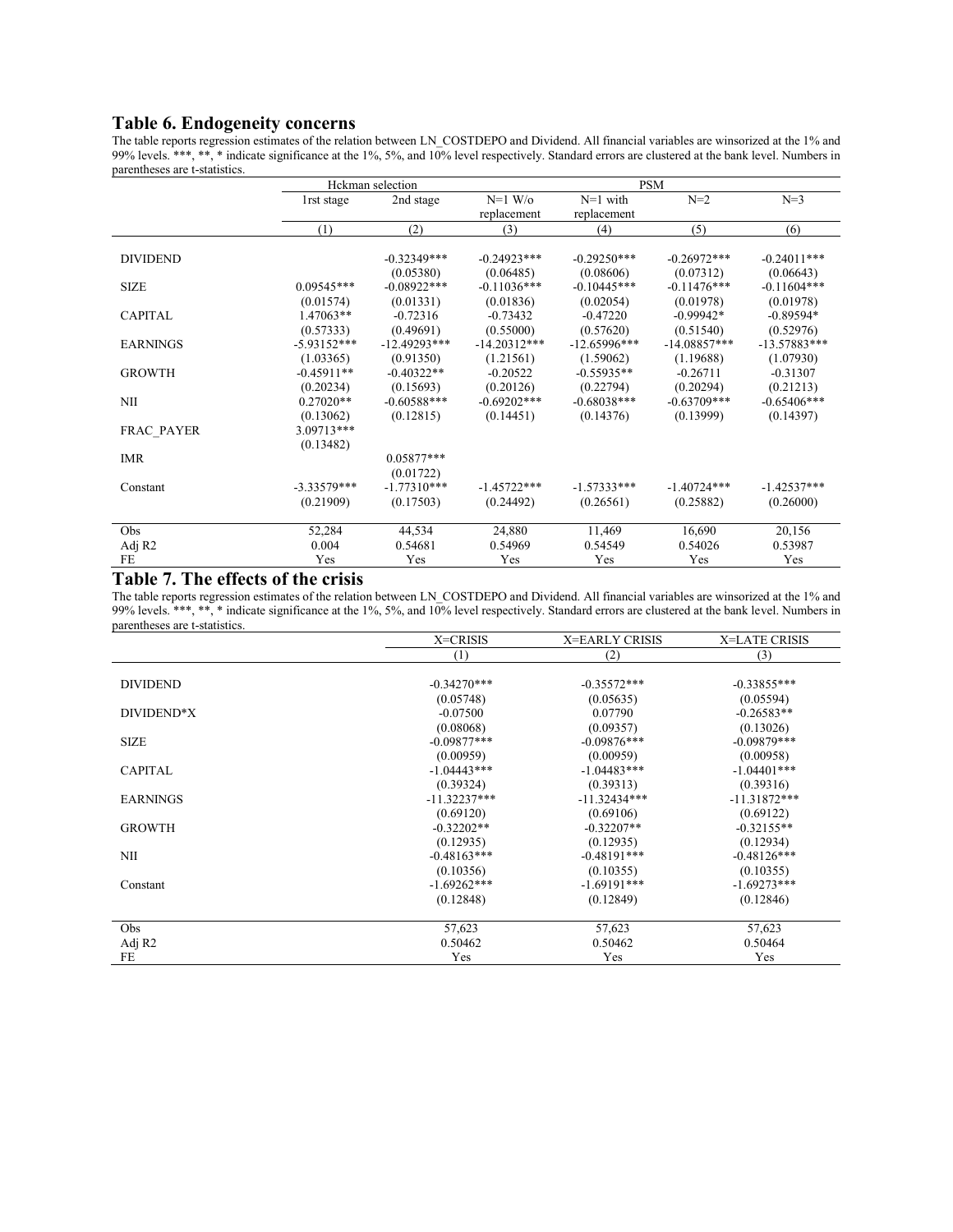#### **References**

Abreu, José Filipe, and Mohamed Azzim Gulamhussen, 2013, Dividend payouts: Evidence from U.S. bank holding companies in the context of the financial crisis, *Journal of Corporate Finance* 22, 54–65.

Acharya, Viral V., Deniz Anginer, and A. Joseph Warburton, 2013, The end of market discipline? Investor expectations of implicit state guarantees, *December). www. papers. ssrn. com/sol3/papers. cfm*.

Acharya, Viral V., Hanh Le, and Hyun Song Shin, 2016, Bank Capital and Dividend Externalities, *Review of Financial Studies*, hhw096.

Acharya, Viral V., and Nada Mora, 2015, A Crisis of Banks as Liquidity Providers, *The Journal of Finance* 70, 1–43.

Berger, Allen N., and Christa H. S. Bouwman, 2013, How does capital affect bank performance during financial crises?, *Journal of Financial Economics* 109, 146–176.

Berger, Allen N., Sadok El Ghoul, Omrane Guedhami, and Raluca A. Roman, 2016, Internationalization and Bank Risk, *Management Science* 63, 2283–2301.

Bliss, Robert R., and Mark J. Flannery, 2002, Market Discipline in the Governance of U.S. Bank Holding Companies: Monitoring vs. Influencing, *Review of Finance* 6, 361–396.

Boldin, Robert, and Keith Leggett, 1995, Bank dividend policy as a signal of bank quality, *Financial Services Review* 4, 1–8.

Bonaimé, Alice Adams, 2012, Repurchases, reputation, and returns, *Journal of Financial and Quantitative Analysis* 47, 469–491.

Breeden, Richard C., 2003, Restoring trust: Report to the Hon. Jed S. Rakoff, the United States District Court for the Southern District of New York, on corporate governance for the future of MCI, Inc, *Inc. Corporate Monitor* 44.

Chen, Carl R., Ying Sophie Huang, and Ting Zhang, 2016, Non-interest Income, Trading, and Bank Risk, *Journal of Financial Services Research*, 1–35.

Dang, Tri Vi, Gary Gorton, Bengt Holmström, and Guillermo Ordoñez, 2017, Banks as Secret Keepers, *American Economic Review* 107, 1005–1029.

Demirgüç-Kunt, Asli, and Harry Huizinga, 2004, Market discipline and deposit insurance, *Journal of Monetary Economics* 51, 375–399.

Flannery, Mark J., Simon H. Kwan, and Mahendrarajah Nimalendran, 2013, The 2007–2009 financial crisis and bank opaqueness, *Journal of Financial Intermediation* 22. Research on the Financial Crisis, 55–84.

Floyd, Eric, Nan Li, and Douglas J. Skinner, 2015, Payout policy through the financial crisis: The growth of repurchases and the resilience of dividends, *Journal of Financial Economics* 118, 299– 316.

Gandhi, Priyank, and Hanno Lustig, 2015, Size Anomalies in U.S. Bank Stock Returns, *The Journal of Finance* 70, 733–768.

Gilje, Erik P., Elena Loutskina, and Philip E. Strahan, 2016, Exporting Liquidity: Branch Banking and Financial Integration, *The Journal of Finance* 71, 1159–1184.

Glassman, J., 2005, When numbers don't add up, *Kiplinger's Personal Finance* 59, 32–34.

Guay, Wayne, and Jarrad Harford, 2000, The cash-flow permanence and information content of dividend increases versus repurchases, *Journal of Financial Economics* 57, 385–415.

Iyer, Rajkamal, Manju Puri, and Nicholas Ryan, 2016, A Tale of Two Runs: Depositor Responses to Bank Solvency Risk, *The Journal of Finance* 71, 2687–2726.